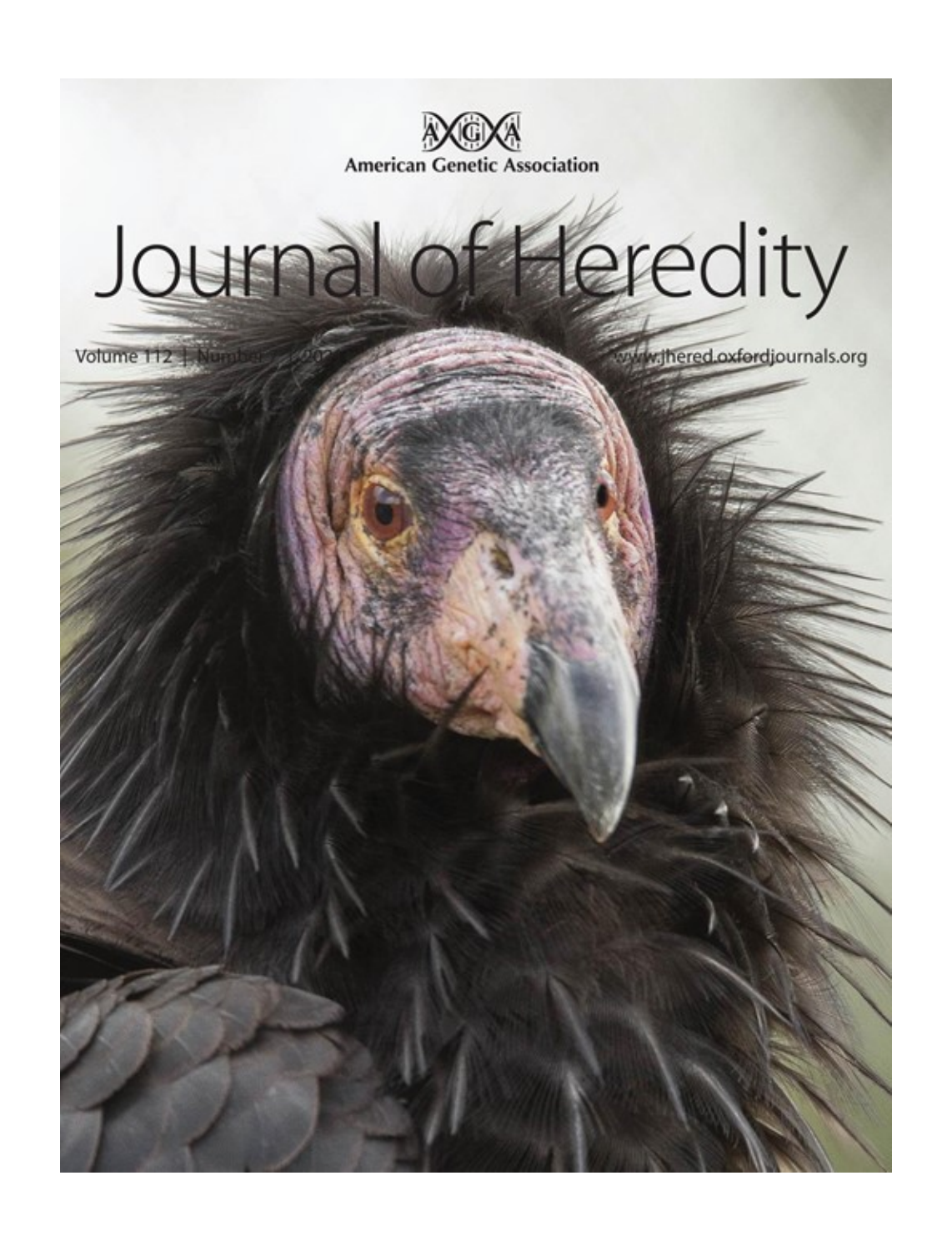

American **Genetic Association** 

*Journal of Heredity*, 2021, 569–574 <https://doi.org/10.1093/jhered/esab052> **Original Article** Advance Access publication October 28, 2021

## **OXFORD**

Original Article

# **Facultative Parthenogenesis in California Condors**

### **Oliver A. Ryder[,\\*](#page-1-0)[,](https://orcid.org/0000-0003-2427-763X) Steven Thomas, Jessica Martin Judson[,](https://orcid.org/0000-0002-0137-654X) Michael N. Romanov[,](https://orcid.org/0000-0003-3584-4644) Sugandha Dandekar, Jeanette C. Papp, Lindsay C. Sidak-Loftis, Kelli Walker, Ilse H. Stalis, Michael Mace, Cynthia C. Steiner,[\\*](#page-1-0) and Leona G. Chemnic[k\\*](#page-1-0)**

From Conservation Genetics, Beckman Center for Conservation Research, San Diego Zoo Wildlife Alliance, Escondido, CA 92027, USA (Ryder, Thomas, Judson, Sidak-Loftis, Steiner, and Chemnick); Human Genetics Department, GenoSeq Core, University of California, Los Angeles, CA 90095, USA (Dandekar and Papp); Oregon Zoo, Portland, OR 97221, USA (Walker); Disease Investigations, San Diego Zoo Wildlife Alliance, San Diego, CA 92101, USA (Stalis); San Diego Zoo Wildlife Alliance, San Diego, CA 92101, USA (Mace, Romanov); and School of Biosciences, University of Kent, Canterbury, Kent CT2 7NJ, UK and L.K. Ernst Federal Research Center for Animal Husbandry, Dubrovitsy, Podolsk, Moscow Oblast, 142132, Russia (Romanov).

<span id="page-1-0"></span>\*These authors contributed equally to the work.

From SGI-DNA, La Jolla, CA 92037, USA (Thomas); W.K. Kellogg Biological Station, Michigan State University, Hickory Corners, MI 49060, USA (Judson); School of Biosciences, University of Kent, Canterbury, Kent CT2 7NJ, UK (Romanov); and Department of Veterinary Microbiology and Pathology, Program in Vector-borne Diseases, Washington State University, Pullman, WA, USA (Sidak-Loftis).

Address correspondence to O. A. Ryder at the address above, or e-mail: [oryder@sdzwa.org](mailto:oryder@sdzwa.org?subject=)

Received August 9, 2021; First decision August 23, 2021; Accepted September 3, 2021.

Corresponding Editor: William J. Murphy

#### **Abstract**

Parthenogenesis is a relatively rare event in birds, documented in unfertilized eggs from columbid, galliform, and passerine females with no access to males. In the critically endangered California condor, parentage analysis conducted utilizing polymorphic microsatellite loci has identified two instances of parthenogenetic development from the eggs of two females in the captive breeding program, each continuously housed with a reproductively capable male with whom they had produced offspring. Paternal genetic contribution to the two chicks was excluded. Both parthenotes possessed the expected male ZZ sex chromosomes and were homozygous for all evaluated markers inherited from their dams. These findings represent the first molecular marker-based identification of facultative parthenogenesis in an avian species, notably of females in regular contact with fertile males, and add to the phylogenetic breadth of vertebrate taxa documented to have reproduced via asexual reproduction.

**Subject Area:** Conservation genetics and biodiversity, Molecular systematics and phylogenetics **Keywords:** California condor, conservation genetics, parthenogenesis

Bi-parental inheritance is a hallmark of vertebrate reproduction, although the list of exceptions is growing ([Watts et al. 2006;](#page-6-0) [Lampert](#page-5-0)  [2008;](#page-5-0) [Neaves and Baumann 2011;](#page-5-1) [Booth et al. 2012](#page-5-2); [Fields et al.](#page-5-3)  [2015\)](#page-5-3). Obligate parthenogenesis has evolved in multiple species as the mode of reproduction, in which development occurs exclusively without male contribution. Facultative parthenogenesis is a

© The American Genetic Association. 2021.

This is an Open Access article distributed under the terms of the Creative Commons Attribution-NonCommercial License ([https://creativecommons.org/licenses/](https://creativecommons.org/licenses/by-nc/4.0/) [by-nc/4.0/](https://creativecommons.org/licenses/by-nc/4.0/)), which permits non-commercial re-use, distribution, and reproduction in any medium, provided the original work is properly cited. For commercial re-use, please contact journals.permissions@oup.com

**569**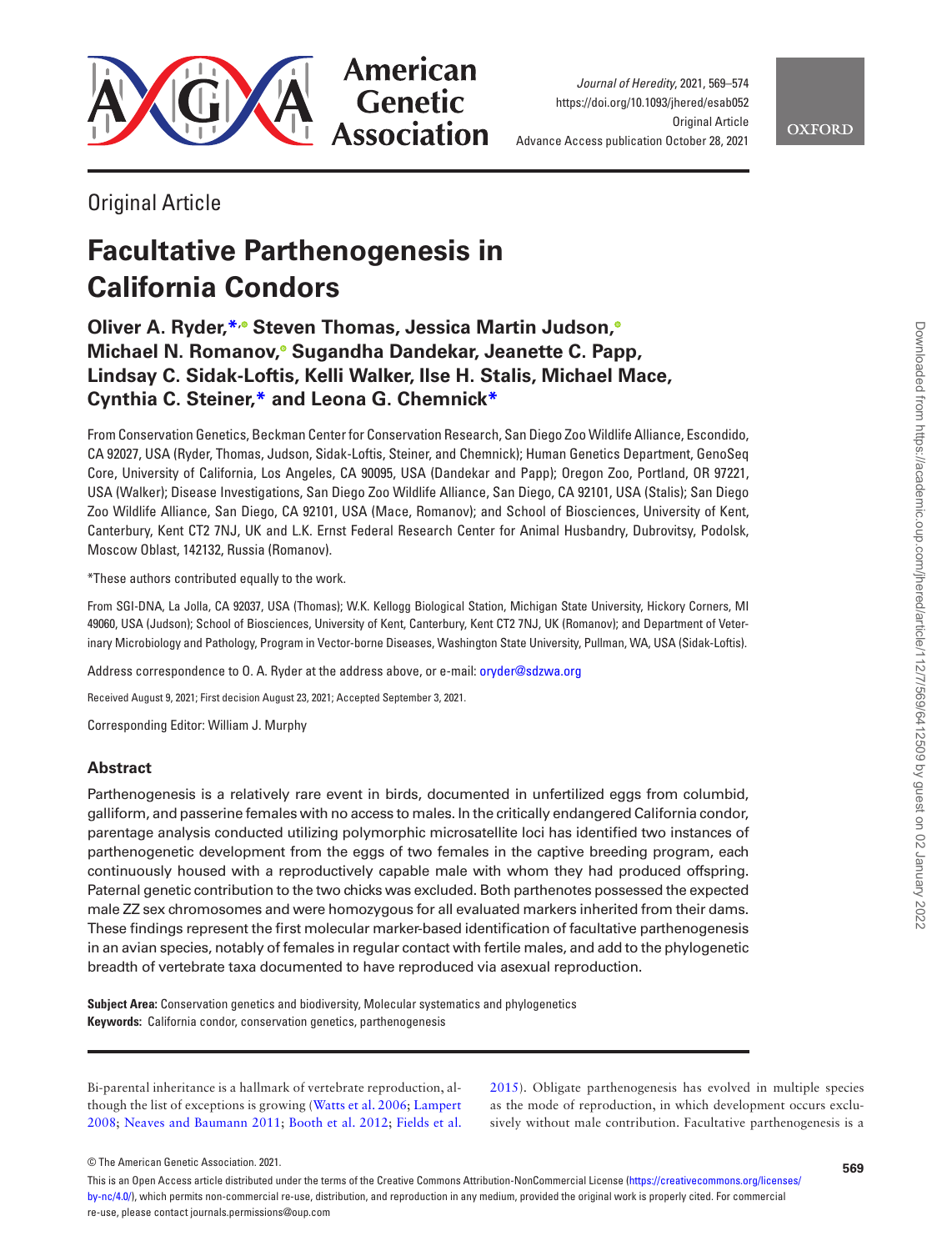form of asexual reproduction in females that typically reproduce sexually. Both forms of parthenogenesis involve meiotic segregation, but reconstitution of diploidy may differ. In mammals, the imprinting of genes involved in placentation, resulting in their expression from the paternal genome (see [Peters 2014](#page-5-4) for a review), seemingly precludes parthenogenetic reproduction in eutherians in which females are the homogametic sex. Parthenogenetic development is recognized to occur in some reptilian species, under situations where females have been isolated without mates, but also occurs in natural populations of reptiles and fishes ([Booth et al.](#page-5-2)  [2012;](#page-5-2) [Fields et al. 2015\)](#page-5-3).

In birds, observation of parthenogenesis has been confined mainly to domestic turkeys and chickens separated from males. The work of M.W. Olsen and colleagues identified parthenogenetic development in turkeys that produced fertile parthenote males [\(Olsen](#page-5-5)  [1965;](#page-5-5) [Olsen et al. 1968\)](#page-5-6). Additionally, initiation of parthenogenetic development that failed to progress to hatching was noted in a study group of captive female finches ([Schut et al. 2008](#page-6-1)) and in the domestic pigeon ([Bartelmez and Riddle 1924](#page-5-7)**).** Here, we report molecular genetic evidence for parthenogenetic development of two California condors (*Gymnogyps californianus*), a species of New World vulture in the Order Cathartiformes. The two individuals were produced by two different females, each of which was housed with a fertile male as part of the captive breeding program for species recovery.

From a low of 22 birds in 1982 ([USFWS 1996\)](#page-6-2), the critically endangered California condor population has steadily increased through captive breeding and reintroduction of birds into the wild. As the population of California condors was expanded, breeding recommendations incorporated molecular-based estimations of relatedness of the founder birds [\(Geyer et al. 1993\)](#page-5-8), avoided mating known relatives, and retained genetic variation through mating individuals with low mean kinship ([Ralls and Ballou 2004](#page-5-9)). More than 1,000 chicks have been produced since the program began in 1988. By the end of 2019, the extant population consisted of 525 birds, 219 in captivity and 306 wild individuals free-flying in California, Arizona, Utah (including the Grand Canyon area and Zion National Park), and Baja California ([Mace 2019](#page-5-10)). The successful restoration program also benefited from genetic and genomic research projects in this endangered species [\(Romanov et al. 2006](#page-6-3); [Modi et al.](#page-5-11)  [2009](#page-5-11)). A California condor microsatellite-enriched library and a set of polymorphic microsatellite markers were generated and used as an instrument for genetic studies [\(Romanov et al. 2009\)](#page-6-4). More recently, a comprehensive evaluation and refinement of microsatellite variation in the entire pedigree was reported ([Moran et al. 2021](#page-5-12)). This case-by-case parentage qualification utilizing 21 California condor-derived microsatellites was initiated for chicks produced in the wild population to corroborate behavioral observations and ensure the accuracy of the California Condor International Studbook [\(Mace, 2019\)](#page-5-10).

In the case of the California condor parthenotes, exclusively maternal genetic contributions for two offspring were discovered through analysis of condor-derived DNA microsatellites as part of the comprehensive genotype survey. These two birds were the only condors homozygous at all assayed loci. Additionally, both chicks had been identified as males by genetic sexing methods, which is expected under facultative parthenogenesis. These data support facultative parthenogenesis as the mechanism that produced the homozygotic genotypes of both male condors. Although only documented to date in the captive population, these findings have potential demographic implications that recommend continued genotyping efforts in the future, as well as revealing another avian order in which parthenogenesis has been identified.

#### **Materials and Methods**

#### Samples

California condor samples from the 911 individuals in this study were collected opportunistically over the course of the program's 30+ year history and include blood, eggshell membrane, tissue from deceased birds, and feathers collected according to USFWS and IACUC approval. DNA was isolated using either a modified phenol-chloroform extraction method [\(Sambrook et al. 1989](#page-6-5)) or via a column-based method using the QIAamp DNA Mini Kit (Qiagen Inc.) following the manufacturer's protocol. DNA samples were stored at 4 °C until their use in polymerase chain reactions (PCR).

#### Microsatellite Analysis

Microsatellite genotyping was performed using 21 polymorphic loci as described in [Moran et al. 2021](#page-5-12). Strategies were used to identify genotyping errors: 1) California Condors were genotyped multiple times, 2) statistical tests were conducted to reveal deviation from Hardy–Weinberg equilibrium and homozygous excess resulting from either null alleles or allelic dropout; and 3) visual inspection of trios by comparing assigned parents with offspring genotypes [\(Moran et al. 2021\).](#page-5-12)

The generation of the homozygous genotypes consisting of only one maternal allele—indicative of parthenogenesis—was identified by eye after discovering two birds that did not qualify to their presumed sire and were excluded at multiple loci. The likelihood of uniparental inheritance of presumable parthenogenetic condors was estimated in Cervus 3.0 [\(Kalinowski et al. 2007](#page-5-13)) by performing parentage analysis using the microsatellite genotypic data. For each parthenote bird, the paternity analysis calculates likelihood ratio (LOD) scores for candidate pairs and trios, and the Delta score that represents the difference in LOD scores between the first and second most likely candidate parents. Parentage assignment was determined by including the genotypes of the known dams (SB35 and SB39), all California condor males genotyped since the establishment of the breeding program, and genotypes of hypothetical candidate sires that were identical to each of the respective dam's genotypes for determining uniparental inheritance. Parentage was assigned with 95% confidence. All parentage assignments were validated by visual screening of genotypes and based on metadata of captive and wild condors that include location and age of candidate parents at time of hatch date of offspring.

#### **Results**

The effort to generate microsatellite genotypes for all California condors identified two birds, studbook number SB260 (who died at 1.9 years of age) and SB517 (who died at 7.9 years of age), whose microsatellite profiles revealed that they qualified as the offspring of their studbook dams, but were excluded from their assigned sires at unexpectedly high numbers of loci (8 and 6 loci, respectively; [Table 1](#page-3-0)). SB260 and SB517 were sexed as males using a test for sex-chromosome specific genetic markers [\(Kahn et al. 1998](#page-5-14)) and genotyped on multiple occasions, five and three times, respectively. Upon further inspection, both birds were found to be homozygous for their respective dam's alleles at all 21 microsatellite markers [\(Supplementary Table 1](http://academic.oup.com/jhered/article-lookup/doi/10.1093/jhered/esab052#supplementary-data)). The two chicks identified as parthenotes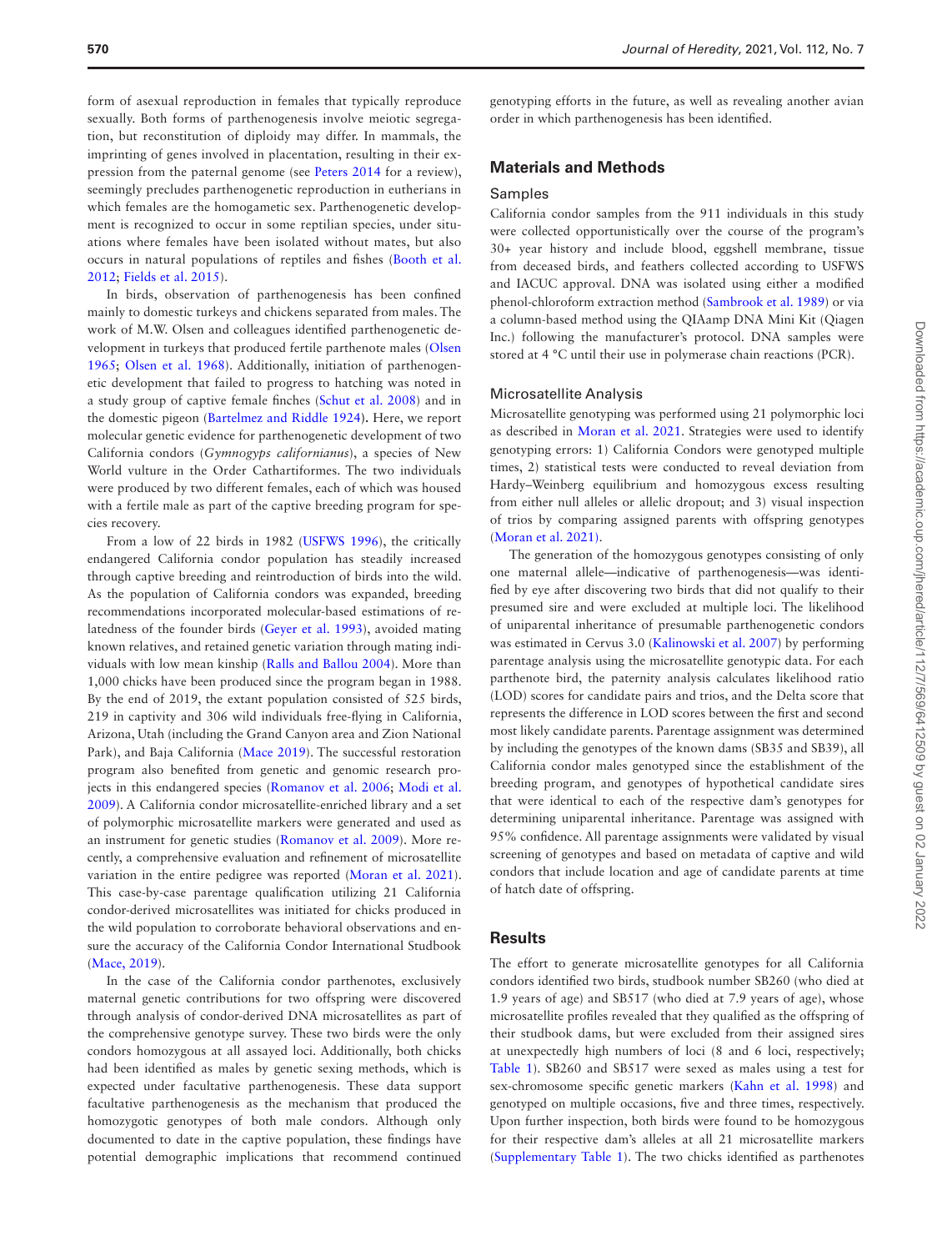<span id="page-3-0"></span>

|  |  |  | <b>Table 1.</b> The informative microsatellite (msat) loci used in determining parthenogenesis of studbook numbers 260 and 517 |  |  |  |  |  |  |  |  |  |  |  |  |
|--|--|--|--------------------------------------------------------------------------------------------------------------------------------|--|--|--|--|--|--|--|--|--|--|--|--|
|--|--|--|--------------------------------------------------------------------------------------------------------------------------------|--|--|--|--|--|--|--|--|--|--|--|--|

|                  | "sire"          | dam     | parthenote | "sire"  | dam     | parthenote |  |
|------------------|-----------------|---------|------------|---------|---------|------------|--|
|                  | SB <sub>6</sub> | SB35    | SB260      | SB42    | SB39    | SB517      |  |
| msat loci        |                 |         |            |         |         |            |  |
| 109D             | 194/218         | 194/222 | 194/194    | 194/218 | 194/222 | 222/222    |  |
| 125G             | 187/187         | 181/187 | 181/181    | 179/187 | 187/187 | 187/187    |  |
| 133H             | 235/239         | 235/239 | 235/235    | 219/235 | 231/235 | 231/231    |  |
| 144A             | 207/221         | 207/209 | 209/209    | 209/221 | 207/221 | 207/207    |  |
| 151F             | 151/163         | 151/160 | 160/160    | 151/169 | 157/160 | 157/157    |  |
| A8               | 227/229         | 215/227 | 215/215    | 229/229 | 213/227 | 227/227    |  |
| C <sub>5</sub>   | 180/186         | 180/192 | 180/180    | 180/180 | 192/192 | 192/192    |  |
| D24              | 166/166         | 170/170 | 170/170    | 166/170 | 166/170 | 170/170    |  |
| H <sub>3</sub>   | 121/121         | 121/129 | 129/129    | 121/121 | 121/129 | 121/121    |  |
| H <sub>6</sub>   | 123/123         | 115/123 | 115/115    | 115/123 | 115/123 | 123/123    |  |
| H <sub>106</sub> | 241/241         | 217/241 | 217/217    | 217/241 | 241/241 | 241/241    |  |

The presumptive sire for 260 (SB6) is excluded at eight msat loci, and studbook sire of 517 (SB42) is excluded at six msat loci; the exclusionary alleles are bolded. SB35 qualifies as dam of 260 and SB39 qualifies as dam of 517 for all loci studied (see [Supplementary Table 1\)](http://academic.oup.com/jhered/article-lookup/doi/10.1093/jhered/esab052#supplementary-data).

<span id="page-3-1"></span>**Table 2.** Parentage analysis parameters of parthenogenetic California condors SB260 and SB517

| Parthenogenetic offspring ID | 260      | 517      |
|------------------------------|----------|----------|
| Known dam ID                 | 35       | 39       |
| Loci typed                   | 21       | 21       |
| Dam loci compared            | 21       | 21       |
| Dam loci mismatching         | $\Omega$ | $\theta$ |
| Dam LOD score                | 8.92     | 7.13     |
| Dam Delta                    | 8.92     | 7.13     |
| Dam confidence               | ÷        | ÷        |
| Candidate sire ID            | 35a      | 39a      |
| Loci typed                   | 21       | 21       |
| Sire loci compared           | 21       | 21       |
| Sire loci mismatching        | $\Omega$ | $\theta$ |
| Sire LOD score               | 8.92     | 7.13     |
| Sire Delta                   | 4.09     | 3.86     |
| Sire confidence              | ×.       | ×.       |
| Trio loci compared           | 21       | 21       |
| Trio loci mismatching        | $\Omega$ | $\Omega$ |
| Trio LOD score               | 17.9     | 14.3     |
| Trio Delta                   | 4.43     | 4.09     |
| Trio confidence              | ÷        | 冷        |

Known dams are SB35 and SB39, respectively, and sire genotypes identical to the known dam genotypes are represented by SB35a and SB39a. Asterisks indicate significant Delta scores.

were the only individuals from among 911 condors in our genotype database that were homozygous at all examined loci.

Among 467 male California condors tested in the parentage analysis, no male qualified as a potential sire of the two presumptive parthenote birds. When uniparental inheritance was tested by including candidate sire genotypes that were identical to the known dam genotypes, we obtained positive and significant LOD and Delta scores for the pair and trio ([Table 2](#page-3-1)) that support the condors SB260 and SB517 as being produced by parthenogenesis.

#### **Discussion**

Avian parthenogenesis has been observed previously, and in most instances results in arrested development ([Schut et al. 2008](#page-6-1); [Parker](#page-5-15) 

[et al. 2014](#page-5-15)). Perhaps the earliest report of parthenogenetic initiation of development was in a columbid, the domestic pigeon [\(Bartlemez](#page-5-7)  [and Riddle 1924](#page-5-7)). Galliform species, including domestic chickens and Chinese painted quail raised in the absence of males, have produced eggs reported to infrequently initiate embryogenesis and extremely rarely produce a viable male chick [\(Sarvella 1973;](#page-6-6) [Parker](#page-5-16)  [and McDaniel 2009\)](#page-5-16). Among Passeriformes, zebra finch eggs produced under conditions without males were noted to initiate early stages of development, but embryogenesis was always arrested [\(Schut et al. 2008](#page-6-1)). Live chicks, and more rarely fertile adults, resulting from parthenogenetic developments have been observed, notably in domestic turkeys, in which viable chicks developed from unfertilized eggs where males were not present ([Olsen 1965\)](#page-5-5).

Unlike the other examples of avian parthenogenesis, the absence of a suitable male does not explain the two occurrences of parthenogenetic development in California condors that we have identified. We believe that our findings represent the first example of facultative avian parthenogenesis that does not involve segregation of the sexes. The dams of both birds had each been continually housed for a number of years with a single male with which they had reproduced sexually. The dam of SB260 had 11 chicks via sexual reproduction with the same male before laying the egg that produced her parthenote offspring. The dam of SB517 was paired with a male California condor for 20 years and produced 23 chicks for which bi-parental inheritance can be demonstrated prior to her parthenote offspring. She has since reproduced sexually twice more with her mate.

These findings are consistent with automixis, involving gametic fusion or endomitosis, as the mechanism of oocyte production [\(Lampert 2008](#page-5-0)). Additional markers could clarify whether automixis with terminal fusion or endomitosis after meiosis, involving the duplication of a haploid genome, resulted in partially or completely homozygous offspring, respectively. [Card et al. \(2021\)](#page-5-17) provided evidence for terminal automixis fusion in the king cobra utilizing genome-wide data from reduced representation sequencing. The use of the recently published chromosome-level reference genome of the California condor [\(Robinson et al. 2021\)](#page-5-18) and genome re-sequencing efforts can map genetic variation genome-wide to evaluate the mechanism of parthenogenesis in this species.

The ability of a female condor to produce a male offspring via parthenogenesis has potential demographic and genetic implications.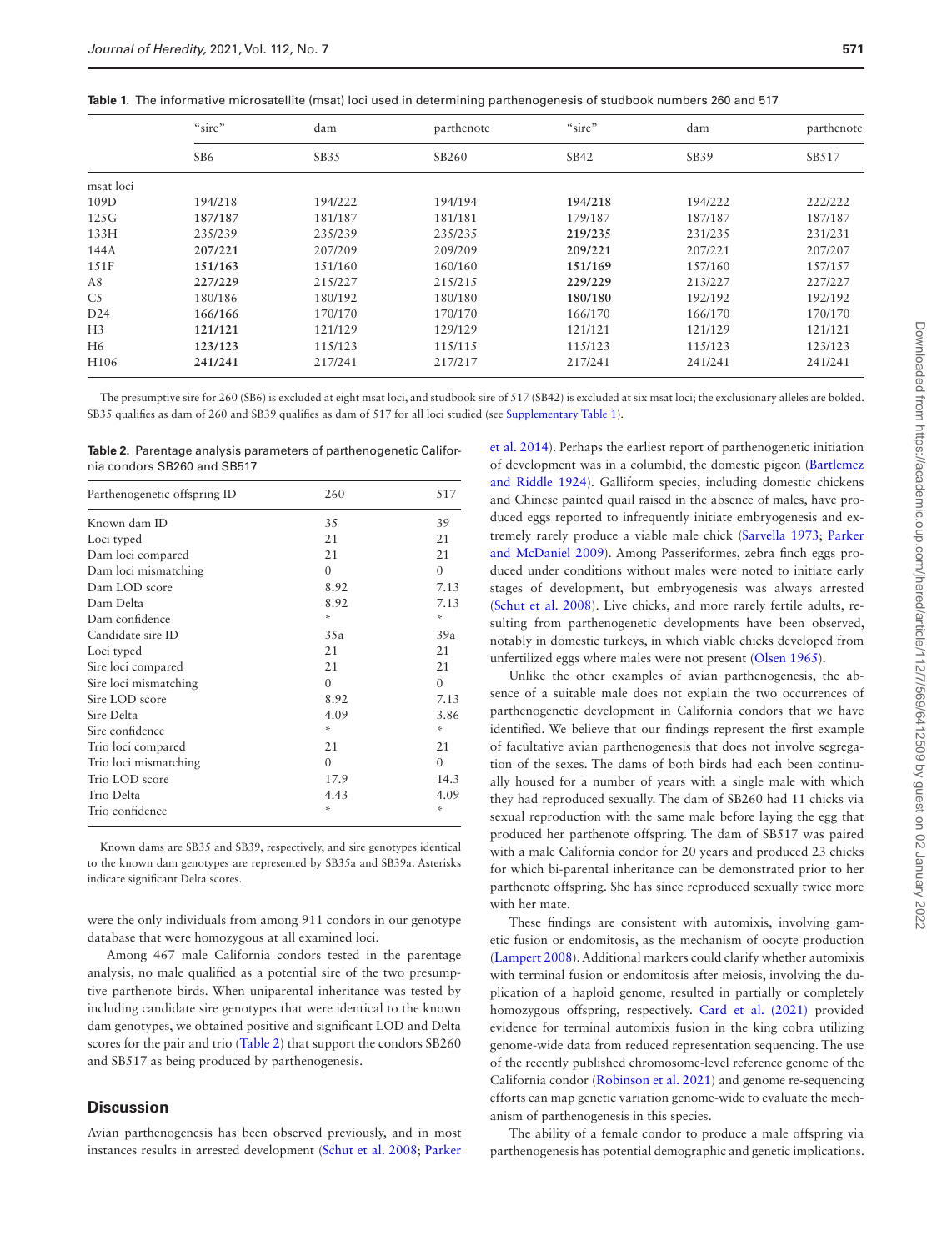For example, this form of reproduction could assist range expansion when populations are at very low densities ([Lampert 2008](#page-5-0)). The tendency to reproduce parthenogenetically also has implications for the extent of genetic variation in the species as a whole, depending on the frequency of parthenotes produced. Likely due to the severe population bottleneck they experienced, California condors exhibit very low microsatellite diversity. The set of 21 microsatellite loci utilized in parentage and population analyses has a mean of 3.1 alleles per locus [\(Moran et al. 2021](#page-5-12)) and these were drawn from the most polymorphic candidate loci, with many apparently monomorphic loci detected. The occurrence of a recessive lethal allele resulting in a lethal form of dwarfism, known as chondrodystrophy, in California condors ([Ralls et al. 2000](#page-5-19)) is consistent with inbreeding in a small population. Neither dam that produced the parthenogenetically developed chicks ever produced a chondrodystrophic chick, but to date, carriers for the chondrodystrophy mutation can only be identified if they produce an affected chick. It is self-evident that no recessive lethal alleles were inherited from the dam in either parthenote condor because they would not have survived. Sub-lethal impacts of parthenogenesis may reduce fitness while, simultaneously, lethal genetic load is reduced [\(Hedrick 2007\)](#page-5-20).

Both parthenote California condors are now deceased. SB260 was released into the wild at 559 days of age and died at 718 days (1.96 years) of age, prior to sexual maturity. Death was attributed to poor body condition due to poor integration with the wild birds and insufficient food consumption. SB517 was never released into the wild and died at 2915 days (7.98 years) of age. He was a small bird; as an adult, his weight varied from 6.1 to 6.8 kg, whereas the average weight for adult condors is considered to be 8–10 kg (Walker K, personal communication). He shared an enclosure with a female, but was considered submissive with limited or no courtship behavior. For this bird, death was attributed to systemic complications following injury to a foot and digit amputation. The bird also had scoliosis, which had been noted prior to death, and probably explained an abnormal gait when walking. Other studies of parthenogenetic reproduction in snakes have also noted deformities in parthenogens [\(Booth and Schuett 2016](#page-5-21); [Card et al. 2021](#page-5-17)). Neither of these birds had reproduced, and none of the post-mortem findings could conclusively be considered to be indicators of lack of fitness. Therefore, unless additional cases are identified, determination of reproductive capability of California condor partenotes will be precluded.

California condors experienced a population bottleneck with all genetic diversity descending from 14 birds, some of which were related [\(Geyer et al. 1993](#page-5-8)). Utilizing estimation of relatedness of founders based on molecular analysis, the overall inbreeding coefficient of the current California condor population is  $F = 0.0169 +/- 0.04909$ std. dev., as matings have been managed through pairing birds of low mean kinship ([Ralls et al. 2000\)](#page-5-19). The coefficient of inbreeding of the parthenotes is *F*= 1, if all of their loci are identical-by-descent from their dam.

Facultative parthenogenesis in vertebrates has generally been considered limited and phylogenetically restricted, although now repeatedly noted in avian, reptilian ([Boothe and Schuett 2016](#page-5-21); [Card et al. 2021\)](#page-5-17), and elasmobranch taxa ([Fields, et al., 2015\)](#page-5-3). It has been hypothesized that populations at low density may be more likely to have individuals reproduce parthenogenetically ([Fields](#page-5-3)  [et al. 2015\)](#page-5-3). Facultative parthenogenetic reproduction, when the majority of population recruitment is due to sexual reproduction, may contribute to reducing genetic load via purging of deleterious mutation [\(Hedrick 2007\)](#page-5-20). Additionally, a condor female that mates

with a parthenote male would not be expected to produce chicks homozygous for a lethal trait. The potential impact of concomitant purging of deleterious mutations and increase in inbreeding through parthenogenesis may need to be more broadly examined as more instances of facultative parthenogenesis are described.

We believe that this is the first study to use molecular markers to identify facultative parthenogenesis in an avian species. This novel finding in California condor females housed with fertile males raises the question of unrecognized parthenogenesis in other avian species [\(Fields et al. 2015](#page-5-3)). Detection of parthenogenesis is generally difficult, and typically discoveries have been aided by observing reproduction under circumstances in which the female has not had an opportunity to mate. However, with the California condors, both dams produced sexually numerous times and continued to be housed with fertile males, as was noted for parthenogenesis in some non-avian species ([Booth et al. 2011, 2014\)](#page-5-22). Recently, a generalized method for identifying parthenotes in wild populations by evaluating internal relatedness of individuals in a population has been developed ([Fields et al. 2015\)](#page-5-3). However, the genetic basis for induction of parthenogenesis in vertebrates remains elusive and the impacts on genetic variation and evolutionary potential will depend on the frequency of production of parthenotes [\(Fields et al. 2015](#page-5-3)). In species of fowl, the frequency of unfertilized eggs initiating parthenogenetic development has been shown to be a selectable trait [\(Olsen 1965](#page-5-5); [Parker et al. 2010](#page-5-23)).

Vertebrate species in which individuals are able to produce viable offspring using both sexual and parthenogenetic modes of reproduction in captive and wild populations occurs widely across major vertebrate groups including reptiles, birds, bony fish, and six species of sharks and rays ([Olsen 1965](#page-5-5); [Watts et al. 2006](#page-6-0); [Chapman](#page-5-24)  [et al. 2007,](#page-5-24) [2008;](#page-5-25) [Lampert 2008](#page-5-0); [Feldheim et al. 2010;](#page-5-26) [Booth et al.](#page-5-27)  [2011a;](#page-5-27) [Booth et al. 2011b;](#page-5-28) [Neaves and Baumann 2011](#page-5-1); [Robinson](#page-5-29)  [et al. 2011](#page-5-29); [Booth et al. 2012;](#page-5-2) [Reynolds et al. 2012](#page-5-30); [Booth et al.](#page-5-22)  [2014;](#page-5-22) [Fields et al. 2015](#page-5-3); [Booth and Schuett 2016;](#page-5-21) [Harmon et al.](#page-5-31)  [2016\)](#page-5-31). For wild populations of reptiles, parthenogenetic reproduction was identified by unexpected homozygosity across multiple loci [\(Booth et al. 2012](#page-5-2)). Recently parthenogenetic reproduction has been identified in wild populations of an elasmobranch fish, the smalltooth sawfish, by evaluating relatedness of individuals within a population [\(Fields et al. 2015\)](#page-5-3). While our study was not designed to test for parthenogenetic reproduction, the number of condors analyzed, the number of loci utilized, and the access to DNA from practically every individual of the species since its precipitous decline in 1986–1987 contributed to the power of our analysis and effectively excluded other possible explanations. The propensity for parthenogenetic development in avian phylogeny is becoming better known, with examples occurring in three avian orders: Galliformes, a basal clade, Passeriformes, Columbiformes, and, as shown here, Cathartiformes.

Facultative parthenogenesis in the California condor breeding program accounts for approximately 2.4% of all reproducing female condors evaluated here, similar to the estimated frequency in pit viper snake populations [\(Booth et al. 2012](#page-5-2)). Finding two cases of parthenogenesis in the studied population of birds, which at the time comprised 99% of all captive condor reproduction and 89% of the entire wild and captive condor reproduction occurring since breeding management was initiated, suggests that parthenogenesis in California condors may be a recurrent phenomenon and constitutes a portion of the species' overall reproductive effort. As reproduction in reintroduced California condors is behaviorally more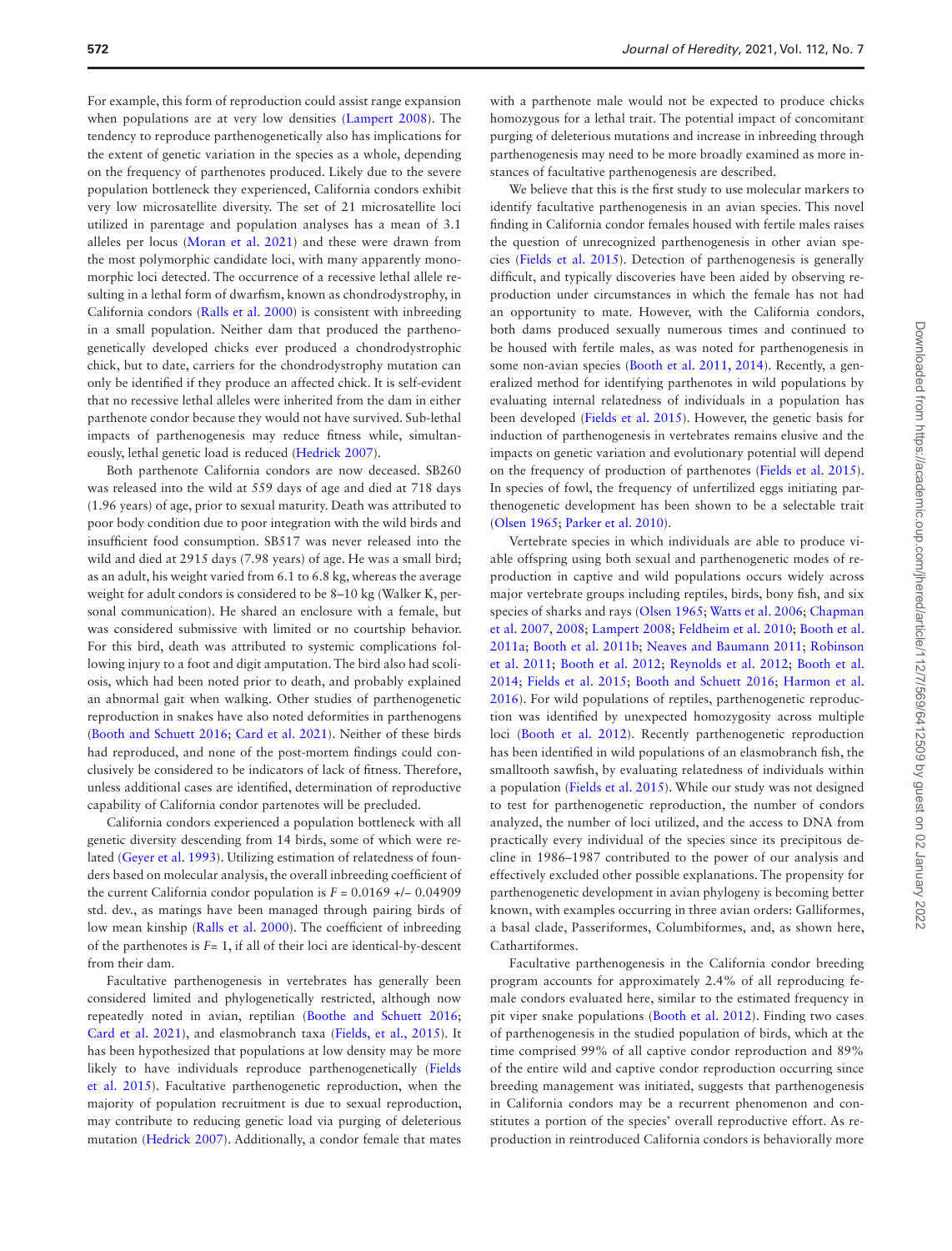complex than under human management, involving interaction with multiple conspecifics of both sexes, ongoing genetic monitoring of the increasing number of wild-bred condor chicks will help determine whether facultative parthenogenesis in California condors is limited to the managed breeding program. Furthermore, genetic monitoring and management of California condor recovery will benefit from accurate parentage identification, whether biparental or uniparental.

Genetic analysis of museum specimens could also shed light on this question and assist in understanding the evolution of facultative parthenogenesis, its genetic basis, and contribute to comprehending the levels of genetic variation in the recovering California condor population. Additionally, the use of the high-quality reference genome for the California condor [\(Robinson et al. 2021](#page-5-18)) and generation of genomic sequence data at the population level will allow validating the parthenogenetic observations made based on microsatellite data.

#### **Supplementary Material**

Supplementary data are available at *Journal of Heredity* online. [Supplementary Table 1](http://academic.oup.com/jhered/article-lookup/doi/10.1093/jhered/esab052#supplementary-data). Genotyping at 21 microsatellite loci for parthenotes, their dams, and co-housed males that were putative sires. Data from [Moran et al. \(2021\)](#page-5-12).

#### **Acknowledgments**

Funding was provided by the Seaver Institute, John and Beverly Stauffer Foundation, and the Caesar Kleberg Foundation for Wildlife Conservation. The effort to recover the California condor under the auspices of the US Fish and Wildlife Service has involved coordination and cooperation of numerous individuals and agencies; without their concerted efforts studies like this would not be possible. We thank Mitch Finnegan, DVM for information on SB517 and Katherine Ralls for comments on the manuscript.

#### **Data Availability**

We have deposited the primary data underlying these analyses as follows: [Moran et al. \(2021\).](#page-5-12)

#### **References**

- <span id="page-5-7"></span>Bartelmez GW, Riddle O. 1924. On parthenogenetic cleavage and on the role of water adsorption on the ovum in the formation of the subgerminal cavity in the pigeon's egg. *Amer J Anat*. 33:57–66.
- <span id="page-5-28"></span>Booth W, Johnson DH, Moore S, Schal C, Vargo EL. 2011b. Evidence for viable, non-clonal but fatherless Boa constrictors. *Biol Lett*. 7:253–256.
- <span id="page-5-27"></span>Booth W, Million L, Reynolds RG, Burghardt GM, Vargo EL, Schal C, Tzika AC, Schuett GW. 2011a. Consecutive virgin births in the new world boid snake, the Colombian rainbow Boa, Epicrates maurus. *J Hered*. 102:759–763.
- <span id="page-5-21"></span>Booth W, Schuett GW. 2016. The emerging phylogenetic pattern of parthenogenesis in snakes. *Biol J Linn Soc*. 118:172–186.
- <span id="page-5-22"></span>Booth W, Schuett GW, Ridgway A, Buxton DW, Castoe TA, Bastone G, Bennett C, McMahan W. 2014. New insights on facultative parthenogenesis in pythons. *Biol J Linn Soc*. 112:461–468.
- <span id="page-5-2"></span>Booth W, Smith CF, Eskridge PH, Hoss SK, Mendelson JR 3rd, Schuett GW. 2012. Facultative parthenogenesis discovered in wild vertebrates. *Biol Lett*. 8:983–985.
- <span id="page-5-17"></span>Card DC, Vonk FJ, Smalbrugge S, Casewell NR, Wüster W, Castoe TA, Schuett GW, Booth W. 2021. Genome-wide data implicate terminal fusion automixis in king cobra facultative parthenogenesis. *Sci Rep*. 11:7271.
- <span id="page-5-25"></span>Chapman DD, Firchau B, Shivji MS. 2008. Parthenogenesis in a large-bodied requiem shark, the blacktip, *Carcharhinus limbatus*. *J Fish Biol*. 73:1473– 1477.
- <span id="page-5-24"></span>Chapman DD, Shivji MS, Louis E, Sommer J, Fletcher H, Prodöhl PA. 2007. Virgin birth in a hammerhead shark. *Biol Lett*. 3:425–427.
- <span id="page-5-26"></span>Feldheim KA, Chapman DD, Sweet D, Fitzpatrick S, Prodöhl PA, Shivji MS, Snowden B. 2010. Shark virgin birth produces multiple, viable offspring. *J Hered*. 101:374–377.
- <span id="page-5-3"></span>Fields AT, Feldheim KA, Poulakis GR, Chapman DD. 2015. Facultative parthenogenesis in a critically endangered wild vertebrate. *Curr Biol*. 25:R446–R447.
- <span id="page-5-8"></span>Geyer CJ, Ryder OA, Chemnick LG, Thompson EA. 1993. Analysis of relatedness in the California condors, from DNA fingerprints. *Mol Biol Evol*. 10:571–589.
- <span id="page-5-31"></span>Harmon TS, Kamerman TY, Corwin AL, Sellas AB. 2016. Consecutive parthenogenetic births in a spotted eagle ray Aetobatus narinari. *J Fish Biol*. 88:741–745.
- <span id="page-5-20"></span>Hedrick PW. 2007. Virgin birth, genetic variation and inbreeding. *Biol Lett*. 3:715–716.
- <span id="page-5-14"></span>Kahn NW, St. John J, Quinn TW. 1998. Chromosome-specific intron size differences in the avian CHD gene provide efficient method for sex identification in birds. *Auk*. 115:1074–1078.
- <span id="page-5-13"></span>Kalinowski ST, Taper ML, Marshall TC. 2007. Revising how the computer program CERVUS accommodates genotyping error increases success in paternity assignment. *Mol Ecol*. 16:1099–1106.
- <span id="page-5-0"></span>Lampert KP. 2008. Facultative parthenogenesis in vertebrates: reproductive error or chance? *Sex Dev*. 2:290–301.
- <span id="page-5-10"></span>Mace M. 2019. *California condor international studbook*. San Diego, CA: San Diego Zoo Global. 1–231.
- <span id="page-5-11"></span>Modi WS, Romanov M, Green ED, Ryder O. 2009. Molecular cytogenetics of the california condor: evolutionary and conservation implications. *Cytogenet Genome Res*. 127:26–32.
- <span id="page-5-12"></span>Moran BM, Thomas SM, Judson JM, Navarro A, Davis H, Sidak-Loftis L, Korody M, Mace M, Ralls K, Callicrate T, *et al.* 2021. Correcting parentage relationships in the endangered California Condor: Improving mean kinship estimates for conservation management. *Ornithol Appl*. 123:duab017.
- <span id="page-5-1"></span>Neaves WB, Baumann P. 2011. Unisexual reproduction among vertebrates. *Trends Genet*. 27:81–88.
- <span id="page-5-5"></span>Olsen MW. 1965. Twelve year summary of selection for parthenogenesis in Beltsville small white turkeys. *Br Poult Sci*. 6:1–6.
- <span id="page-5-6"></span>Olsen MW, Wilson SP, Marks HL. 1968. Genetic control of parthenogenesis in chickens. *J Hered*. 59:41–42.
- <span id="page-5-23"></span>Parker HM, Kiess AS, Wells JB, Young KM, Rowe D, McDaniel CD. 2010. Genetic selection increases parthenogenesis in Chinese painted quail (Coturnix chinensis). *Poult Sci*. 89:1468–1472.
- <span id="page-5-15"></span>Parker HM, Kiess AS, Santa Rosa P, McDaniel CD. 2014. Selection for the parthenogenetic trait in Chinese Painted Quail (Coturnix chinensis) affects hatchability parameters. *Poult Sci*. 93:664–672.
- <span id="page-5-16"></span>Parker HM, McDaniel CD. 2009. Parthenogenesis in unfertilized eggs of Coturnix chinensis, the Chinese painted quail, and the effect of egg clutch position on embryonic development. *Poult Sci*. 88:784–790.
- <span id="page-5-4"></span>Peters J. 2014. The role of genomic imprinting in biology and disease: an expanding view. *Nat Rev Genet*. 15:517–530.
- <span id="page-5-9"></span>Ralls K, Ballou JD. 2004. Genetic status and management of California condors. *Condor*. 106:215–228.
- <span id="page-5-19"></span>Ralls K, Ballou JD, Rideout B, Frankham R. 2000. Genetic management of chondrodystrophy in California condors. *Anim Conserv*. 3:145–153.
- <span id="page-5-30"></span>Reynolds RG, Booth W, Schuett GW, Fitzpatrick BM, Burghardt GM. 2012. Successive virgin births of viable male progeny in a garter snake. *Biol J Linn Soc*. 107:566–572.
- <span id="page-5-29"></span>Robinson DP, Baverstock W, Al-Jaru A, Hyland K, Khazanehdari KA. 2011. Annually recurring parthenogenesis in a zebra shark Stegostoma fasciatum. *J Fish Biol*. 79:1376–1382.
- <span id="page-5-18"></span>Robinson JA, Bowie RCK, Dudchenko O, Aiden EL, Hendrickson SL, Steiner CC, Ryder OA, Mindell DP, Wall JD. 2021. Genome-wide diversity